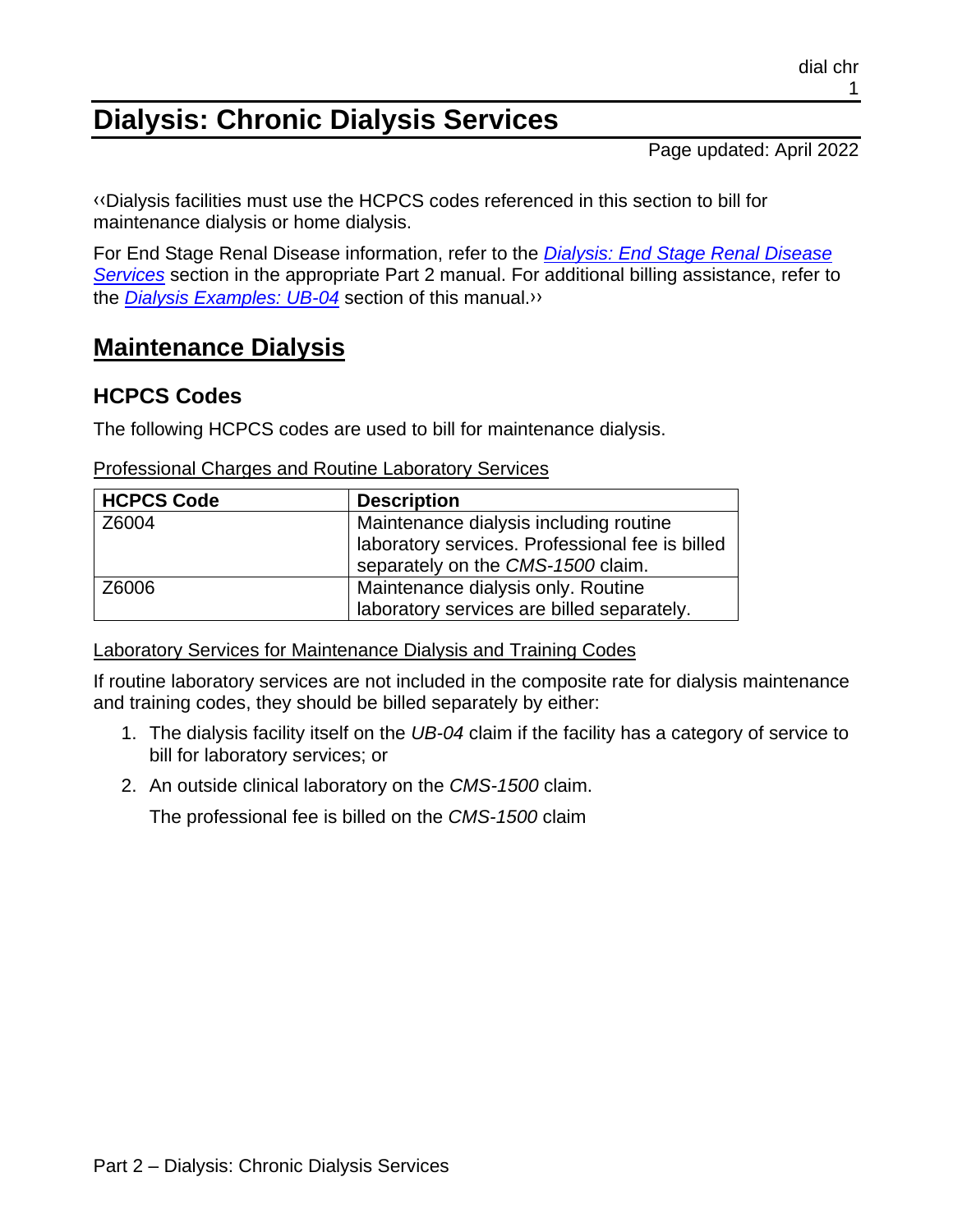### **Dialysis HCPCS Codes Rates**

The following HCPCS code rates became effective on August 1, 2001:

| <b>HCPCS Code</b> | <b>Description</b>            | <b>Reimbursement Rate</b> |
|-------------------|-------------------------------|---------------------------|
| Z6004             | Maintenance dialysis          | \$141.31                  |
|                   | including routine laboratory  |                           |
|                   | services. Professional fee is |                           |
|                   | billed separately on the      |                           |
|                   | CMS-1500 claim.               |                           |
| Z6006             | Maintenance dialysis only.    | \$136.19                  |
|                   | Routine laboratory services   |                           |
|                   | are billed separately.        |                           |

#### Dialysis Maintenance and Training: Same Day Billing Restrictions

Medi-Cal maintenance dialysis (HCPCS codes Z6004 and Z6006) will not be reimbursed if billed by the same provider for the same recipient on the same date of service as a Centers for Medicare & Medicaid Services (CMS)-approved dialysis exception rate (HCPCS code Z6020).

## **Home Dialysis**

The following HCPCS codes are used to bill for home dialysis.

| <b>HCPCS Code</b> | <b>Description</b>                                                       |
|-------------------|--------------------------------------------------------------------------|
| S9335             | Home therapy, hemodialysis; administrative services, professional        |
|                   | pharmacy services, care coordination, and all necessary supplies and     |
|                   | equipment (drugs and nursing services coded separately), per diem.       |
| S9339             | Home therapy; peritoneal dialysis, administrative services, professional |
|                   | pharmacy services, care coordination and all necessary supplies and      |
|                   | equipment (drugs and nursing visits coded separately), per diem.         |

[‹‹H](#page-11-0)CPCS codes S9335 and S9339 are reimbursed "By Report" on a single monthly claim by using the "from-through" billing method. A dialysis report must be submitted with the claim for each day of dialysis that is rendered during the month, such as a daily treatment log or dialysis record[.››](#page-11-1)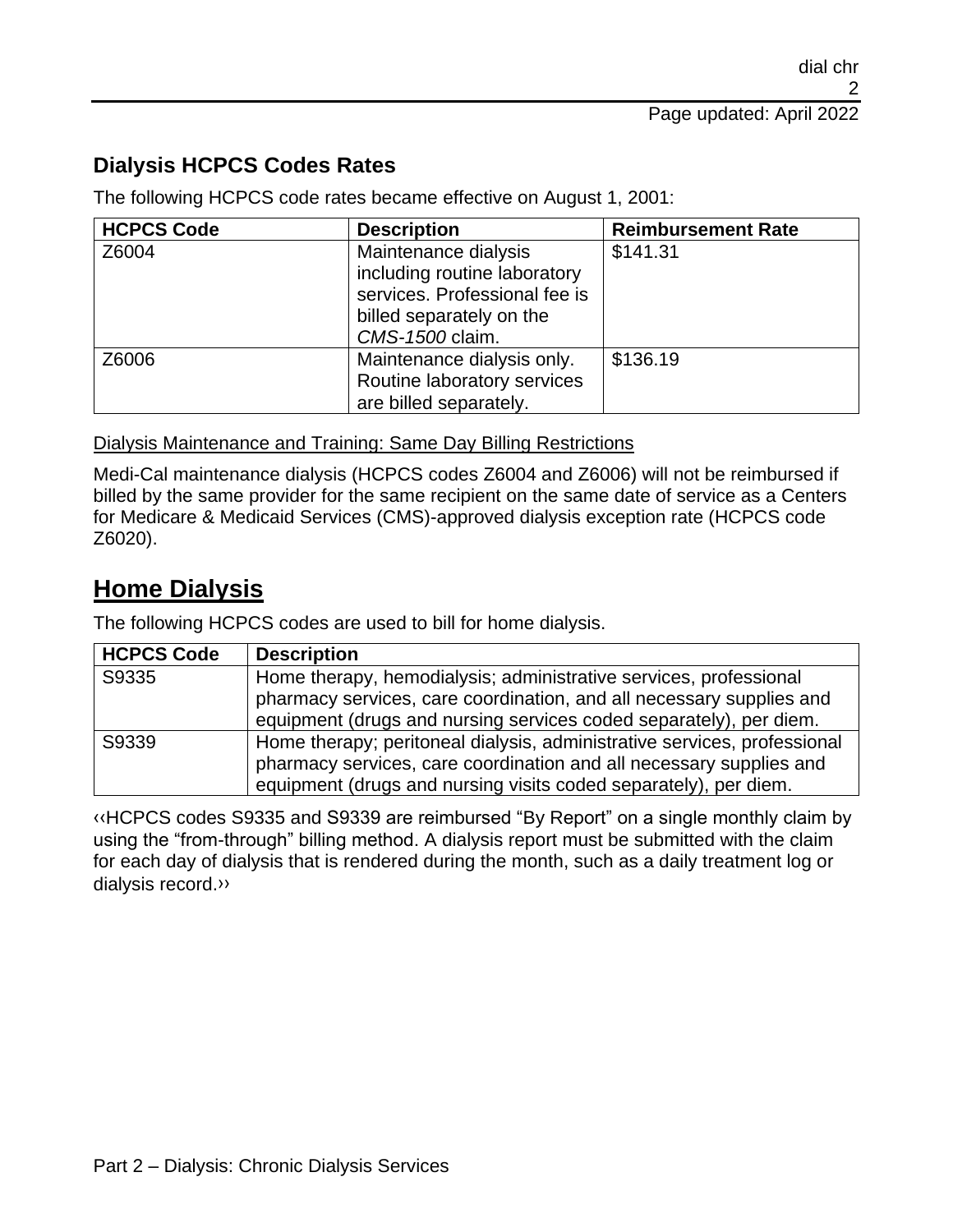Page updated: May 2021

## **Composite Rates**

Composite rates include laboratory services (monthly testing), support services and dialysis equipment.

### **Laboratory Services**

The following laboratory services (monthly testing) are included in the composite rate for home dialysis:

- BUN
- Creatinine
- Sodium
- Potassium
- Bicarbonate
- Calcium
- Magnesium
- Phosphate
- Total Protein and Albumin
- Alkaline Phosphatase
- LDH
- SGOT
- HCT and Hgb
- Dialysate Protein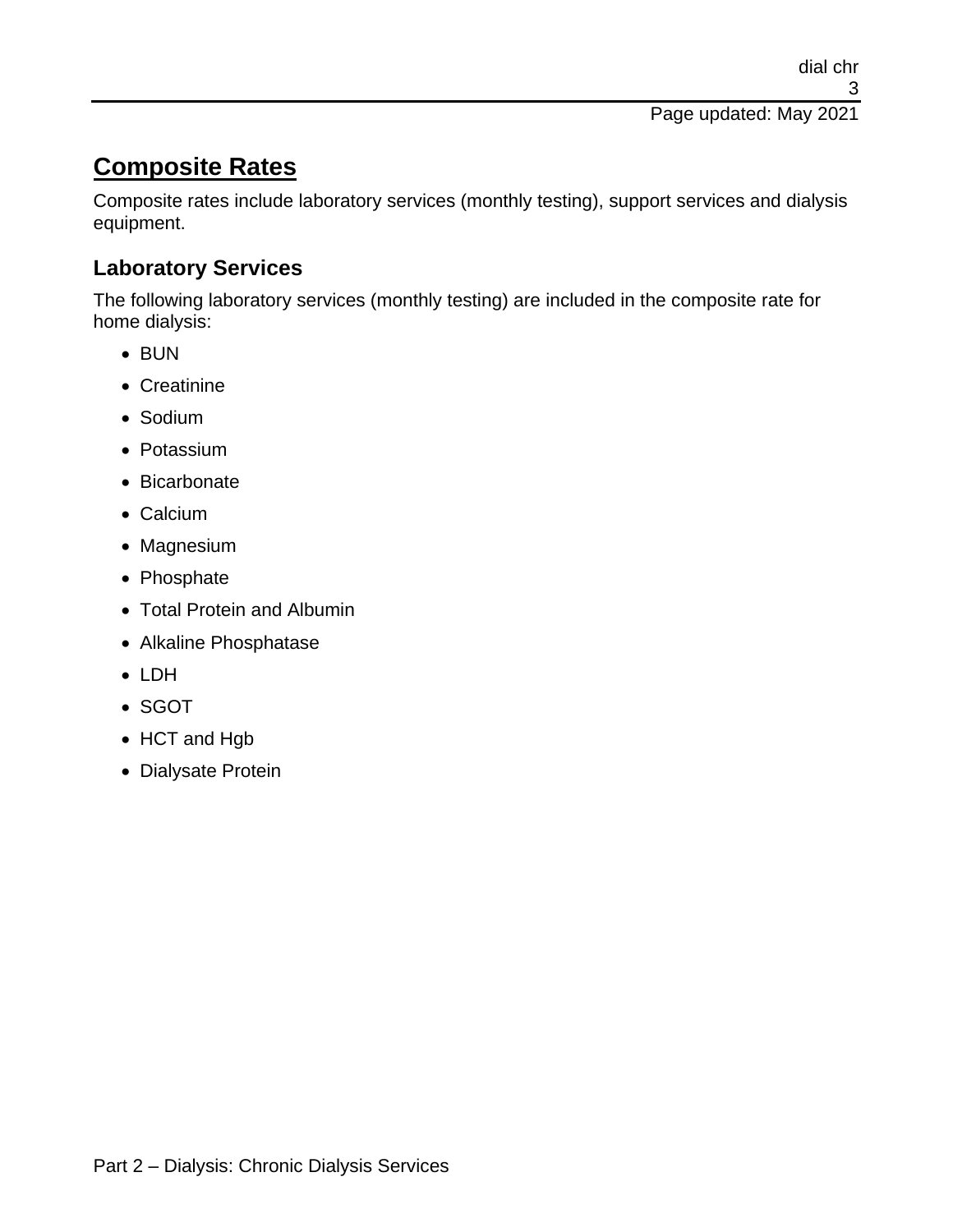### **Support Services Under the Composite Rate**

The following support services are included in the composite rate for home dialysis:

- Periodic monitoring of patient's adaptation to home dialysis and performance of dialysis.
- Visits by trained technical personnel made in accordance with a plan prepared and periodically reviewed by a professional team that includes a physician.
- For CAPD patients: changing the connecting tube (also referred to as administration set), watching the patient perform CAPD and assuring that it is done correctly, instruct the patient to avoid or detect peritonitis and inspect the catheter site.

### **Equipment Not Covered for CAPD Patients**

The provision of any dialysis equipment is included in the composite rate. However, it should be noted that CAPD does not require the use of any equipment or water testing because the dialysate is prepared and delivered by the manufacturer. Therefore, a dialysis machine, water testing and water treatment are not covered for CAPD patients.

## **Other Policies**

### **CMS-Approved Dialysis Exception Codes**

Some dialysis facilities have higher reimbursement rates approved by the Centers for Medicare & Medicaid Services (CMS). These exception codes are:

| <b>HCPCS Code</b> | <b>Description</b>                     |
|-------------------|----------------------------------------|
| Z6020             | Maintenance dialysis including routine |
|                   | laboratory services (CMS approved)     |

[‹‹T](#page-11-0)he exception code definition corresponds to the definitions for the maintenance dialysis codes (Z6004 and Z6006)[.››](#page-11-1)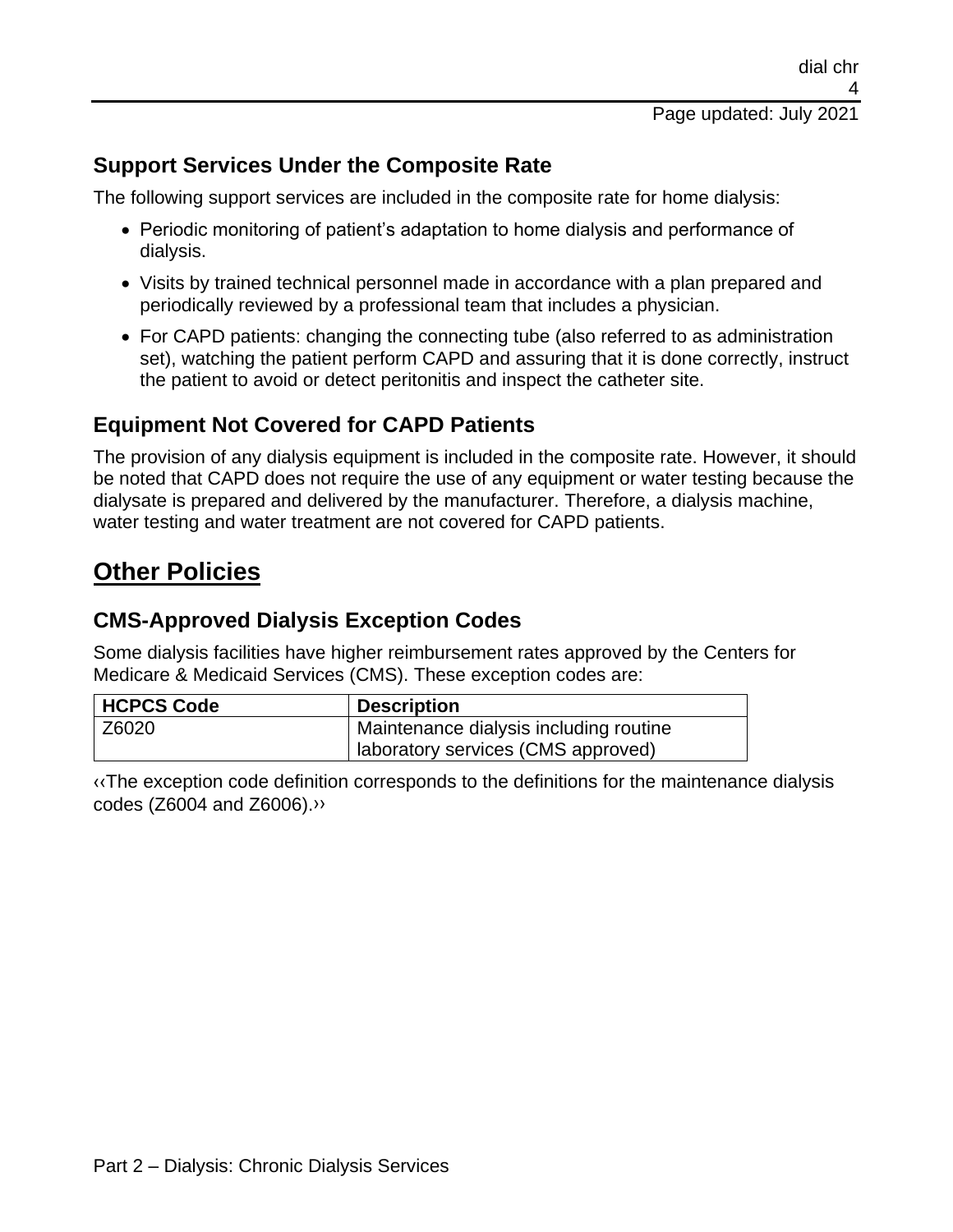### **Dialysis Maintenance and Training: Same Day Billing Restrictions**

[‹‹M](#page-11-0)edi-Cal maintenance dialysis (HCPCS codes Z6004 and Z6006) will not be reimbursed if billed by the same provider for the same recipient on the same date of service as a CMS-approved dialysis exception rate (HCPCS codes Z6020)[.››](#page-11-1)

### **Exception Code Rate Changes**

Providers with exception code rates approved by CMS must notify the Department of Health Care Services (DHCS) when their rates change. Send the procedure codes affected, the rate approved by CMS, and the effective date of the rate to:

Department of Health Care Services Rates Development Branch MSC 4600 1501 Capitol Avenue, Suite 71.4001 P.O. Box 997413 Sacramento, CA 95899-7413

## **Laboratory Tests**

Laboratory tests for hemodialysis, continuous ambulatory peritoneal dialysis (CAPD), intermittent peritoneal dialysis (IPD) and continuous cycling peritoneal dialysis (CCPD) are billed as routine tests or separately billable items based on the type of test.

### **Routine Tests**

Hemodialysis, CAPD, IPD and CCPD routine tests are conducted as listed below.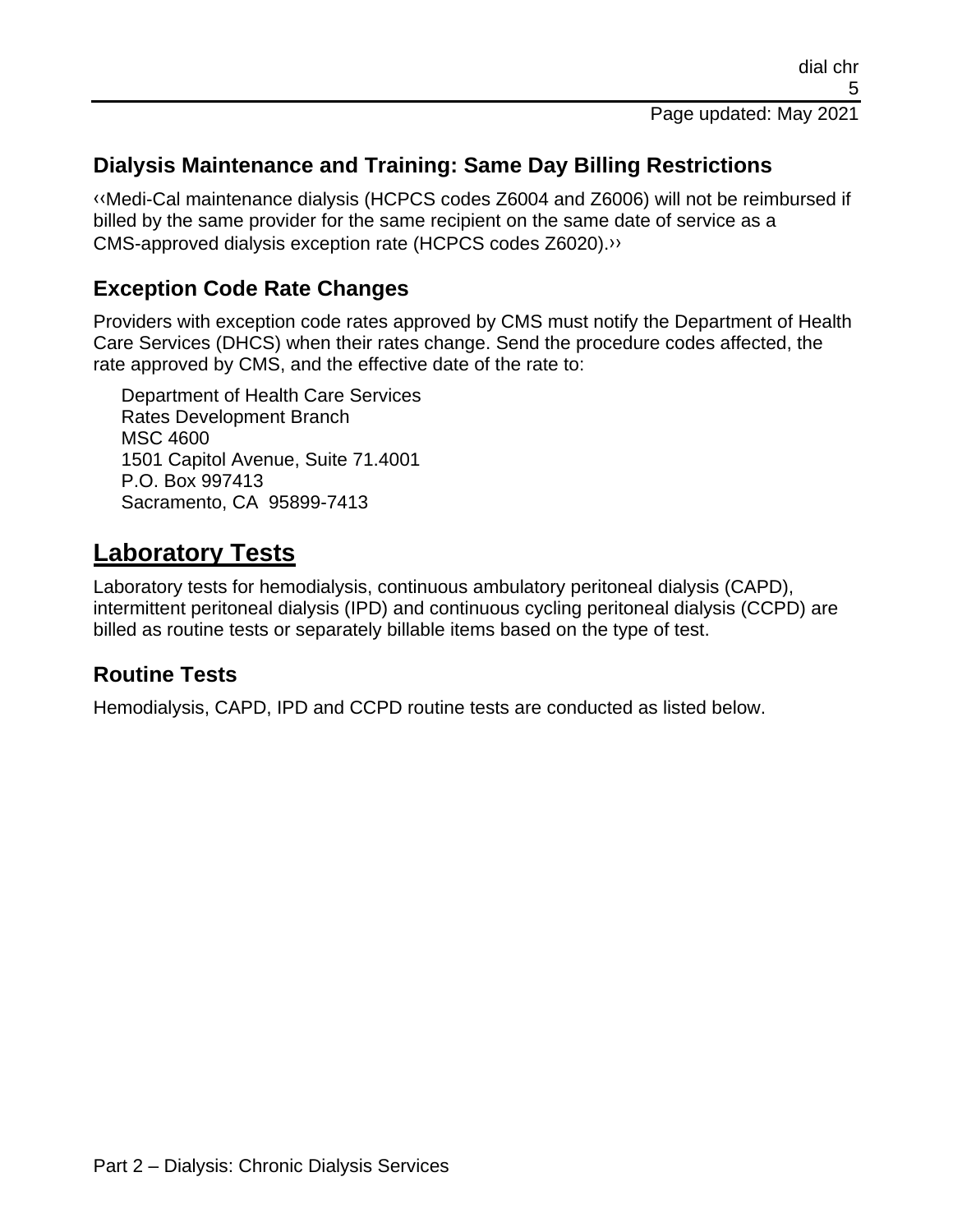**Hemodialysis** 

Hemodialysis routine tests can be conducted per treatment, weekly or monthly:

| <b>Frequency</b>         | <b>Treatment</b>                 |
|--------------------------|----------------------------------|
| <b>Per Treatment</b>     | Hematocrit, clotting time        |
| $(13 \text{ per month})$ |                                  |
| Weekly                   | <b>BUN</b>                       |
| (4 per month)            | Prothrombin time for patients on |
|                          | anticoagulant therapy            |
|                          | Serum creatinine                 |
| Monthly                  | Alkaline phosphatase             |
| (1 per month)            | <b>Bicarbonate</b>               |
|                          | Chloride                         |
|                          | <b>LDH</b>                       |
|                          | Phosphorus                       |
|                          | Potassium                        |
|                          | Serum albumin                    |
|                          | Serum calcium                    |
|                          | <b>SGOT</b>                      |
|                          | Total protein                    |
|                          | <b>Dialysite Protein</b>         |
|                          | Magnesium                        |
|                          | Sodium                           |

#### CAPD, IPD and CCPD

CAPD, IPD and CCPD routine tests are conducted on a monthly basis (1 per month) for BUN, serum creatinine, sodium, potassium, bicarbonate, calcium, magnesium, phosphate, total protein, albumin, alkaline phosphatase, LDH, SGOT, HCT, Hgb and dialysate protein.

#### **Routine Test Exceeded**

Routine laboratory services that exceed the frequency in the dialysis composite rate, may be reimbursed if medical justification is included in the *Remarks* field of the claim.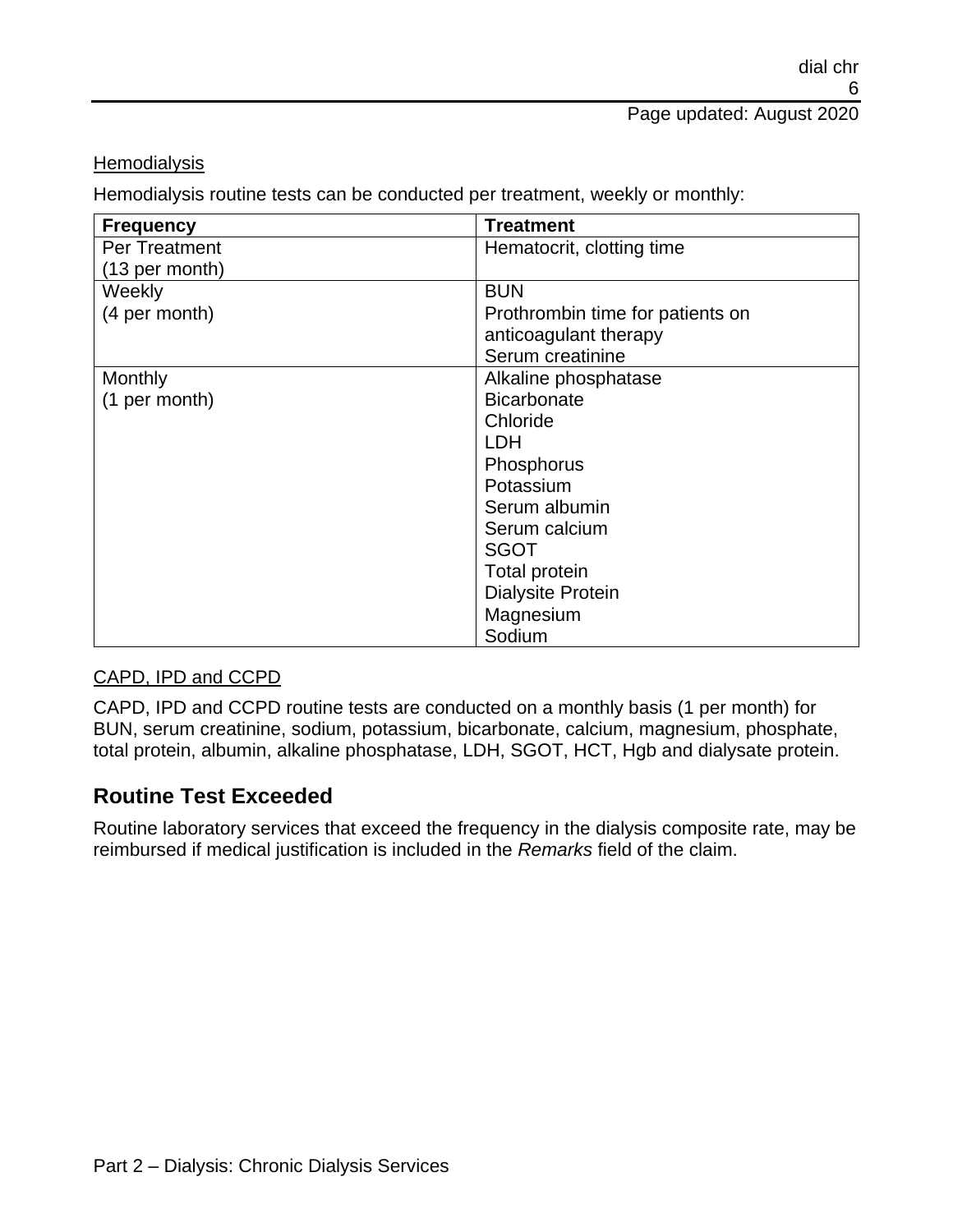#### Medical Justification

A diagnosis of End State Renal Disease (ESRD) alone is not sufficient medical evidence to warrant coverage of the additional test.

#### **Separately Billable Tests \***

Separately billable tests for hemodialysis are as follows:

| <b>Frequency</b>        | <b>Treatment</b>          |
|-------------------------|---------------------------|
| Once every three months | EKG                       |
|                         | <b>Serum Ferritin</b>     |
| Once every six months   | Chest X-ray               |
|                         | Nerve conduction velocity |
| Once per year           | Bone survey               |

Separately billable tests for CAPD, IPD and CCPD are as follows:

| <b>Frequency</b>        | <b>Treatment</b>               |
|-------------------------|--------------------------------|
| Once every three months | Platelet count                 |
|                         | <b>RBC</b>                     |
|                         | <b>WBC</b>                     |
| Once every six months   | 24-hour urine volume           |
|                         | Chest X-ray                    |
|                         | <b>EKG</b>                     |
|                         | Nerve conduction velocity      |
|                         | <b>Residual renal function</b> |

Separately billable tests for Hepatitis B testing are as follows:

- For dialysis patients with unknown hepatitis status, test for all markers of HBV infection (HBsAg, anti-HBc, and anti-HBs).
- Serologic testing 1 to 2 months after administration of the final dose of the primary vaccine series to determine the need for revaccination.
- Annual testing for antibody to Hepatitis B surface antigen (anti-HBs) to assess the need for Hepatitis B vaccine booster doses.
- Test vaccine non-responders monthly for HBsAg.

These services may be billed using ICD-10-CM code Z23.

**Note**: Chronic dialysis facilities, with Provider Type 42 and Category of Service code 21, will not be reimbursed separately for laboratory tests. These tests must be referred to the appropriate outside clinical laboratory for processing.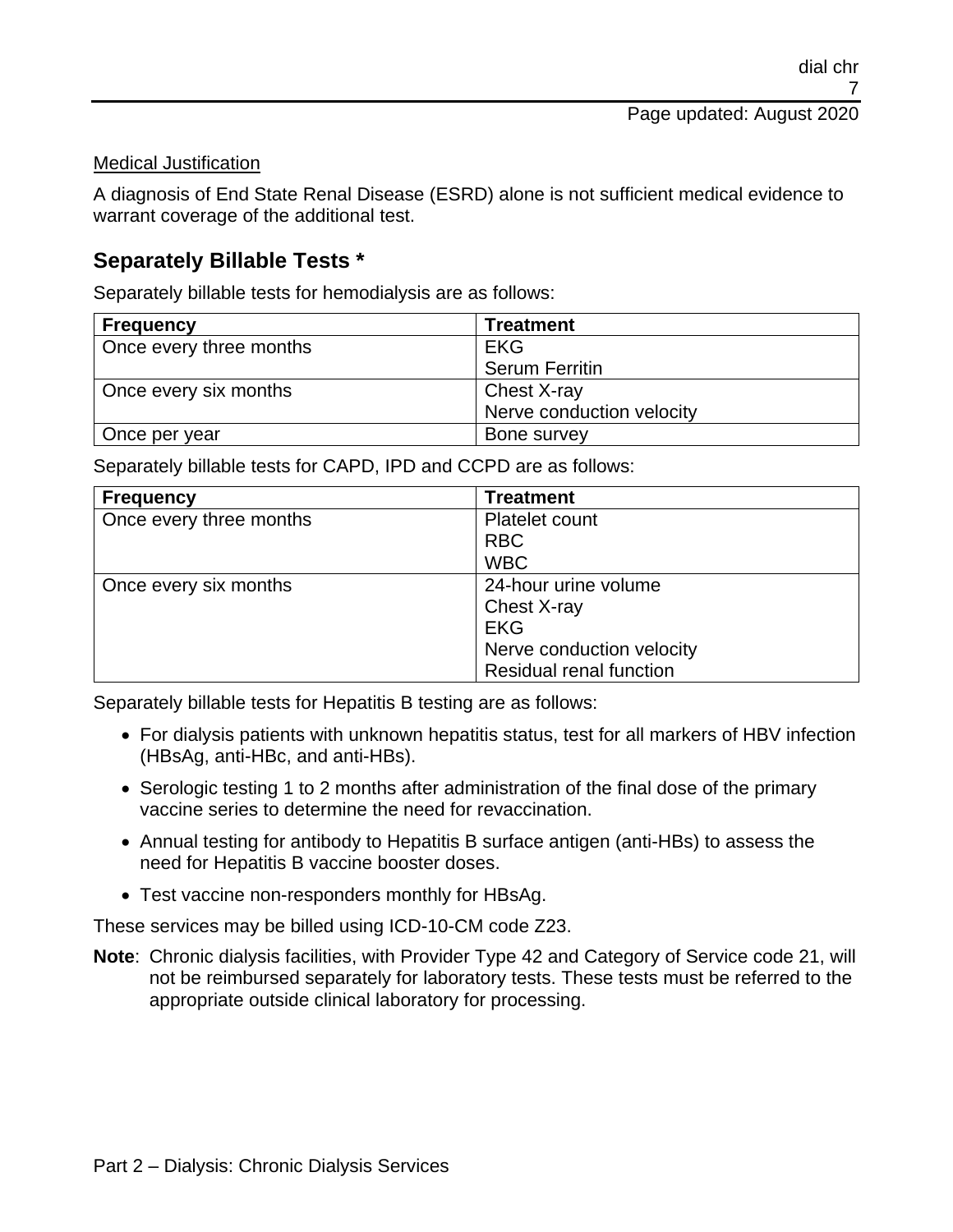### **From-Through Billing**

[‹‹F](#page-11-0)acilities must bill HCPCS codes Z6004, Z6006 or Z6020 in the "from-through" format if more than one date of service is billed.» The dates for the dialysis treatment must be listed in the Description field (Box 43) of the claim.

[‹‹H](#page-11-0)CPCS code Z6034 cannot be billed in the "from-through" format[.››](#page-11-1)

When more than 14 dialysis treatments are provided in one calendar month, the dates on which the physician saw the patient must be indicated in the Remarks field on the claim. (Refer to the Dialysis Examples: UB-04 section of this manual for an example of "from-through" billing.)

## **Injections and Supplies**

### **Chronic Outpatient Hemodialysis**

Laboratory services necessary for chronic outpatient hemodialysis in renal dialysis centers and community hemodialysis units are payable only when billed by the renal dialysis center or community hemodialysis.

### **Alteplase**

Alteplase is indicated for the restoration of function to the central venous access devices as assessed by the inability to withdraw blood and is separately reimbursable to dialysis centers. It is not included in the composite rates for dialysis maintenance and training codes billed by dialysis centers.

#### Dosage

The recommended dose is 2 mg in 2ml instilled into the dysfunctional catheter. If catheter function is not restored at 120 minutes, a second dose may be instilled.

**Billing** 

HCPCS code

J2997 (injection, alteplase recombinant, 1mg)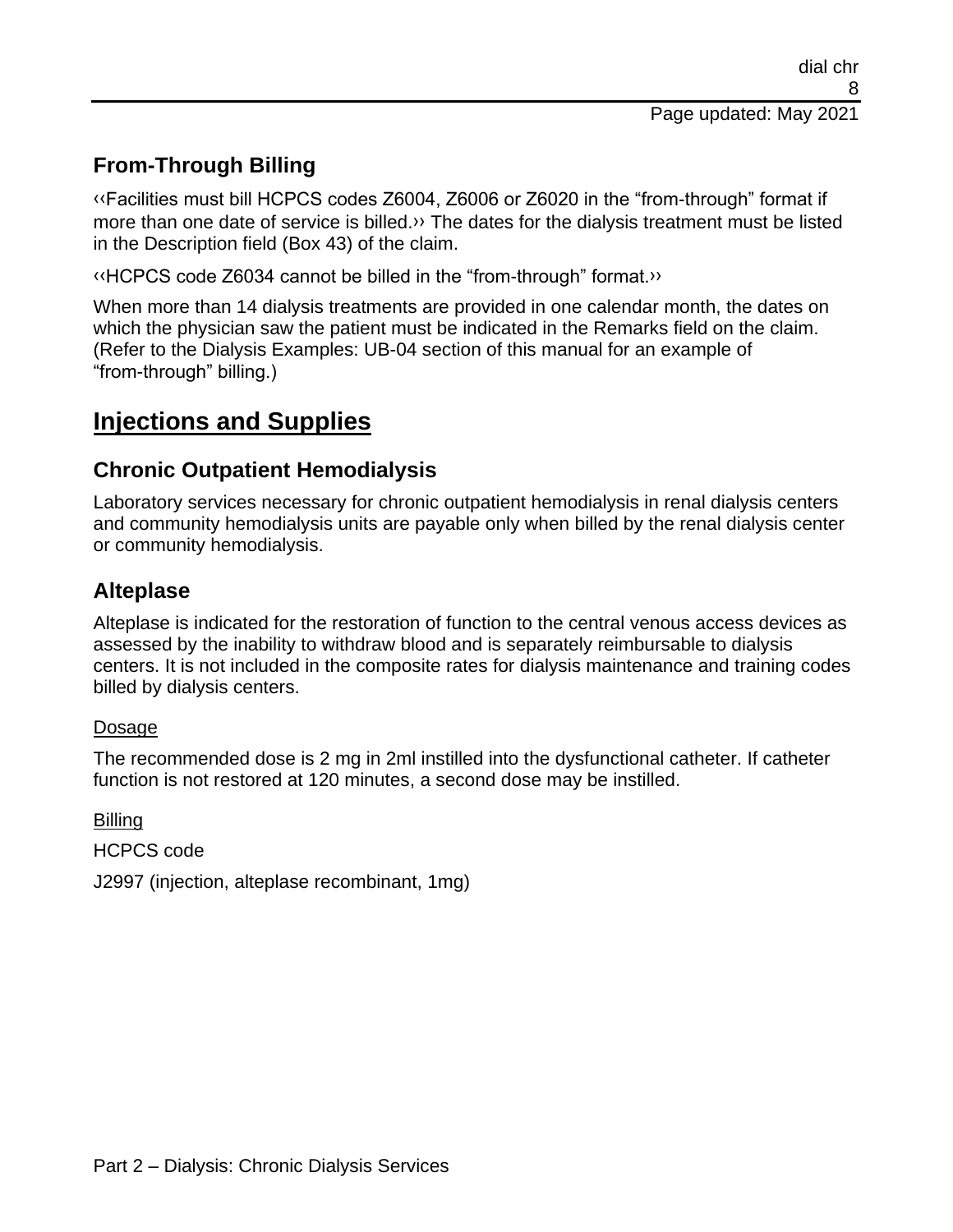### **Supplies**

Supply items other than those included in the composite rate may be billed by the clinic using CPT® code 99070. Dialysis facilities must bill this code with ICD-10-CM codes N18.1 thru N19 (chronic kidney disease and unspecified kidney failure). HCPCS code Z7610 must not be used to bill for dialysis supplies.

### **Composite Rates: Supplies and Drugs**

The composite rate for dialysis covers:

- All durable and disposable items and medical supplies necessary for the effective performance of a patient's dialysis.
- Supplies including, but not limited to:
	- Forceps
	- Sphygmomanometer with cuff and stethoscope
	- Syringes
	- Alcohol wipes
	- Sterile drapes
	- Needles
	- Topical anesthetics
	- Rubber gloves
	- Dialysate heaters
	- Dialysate
	- Connecting tubes
- Certain parenteral items used in the dialysis procedure. These items may not be billed separately. Drugs used as a substitute for any of these items, or to accomplish the same effect, also are covered under the composite rate. The following drugs are included under the composite rate:
	- Heparin
	- Protamine
	- Mannitol
	- Saline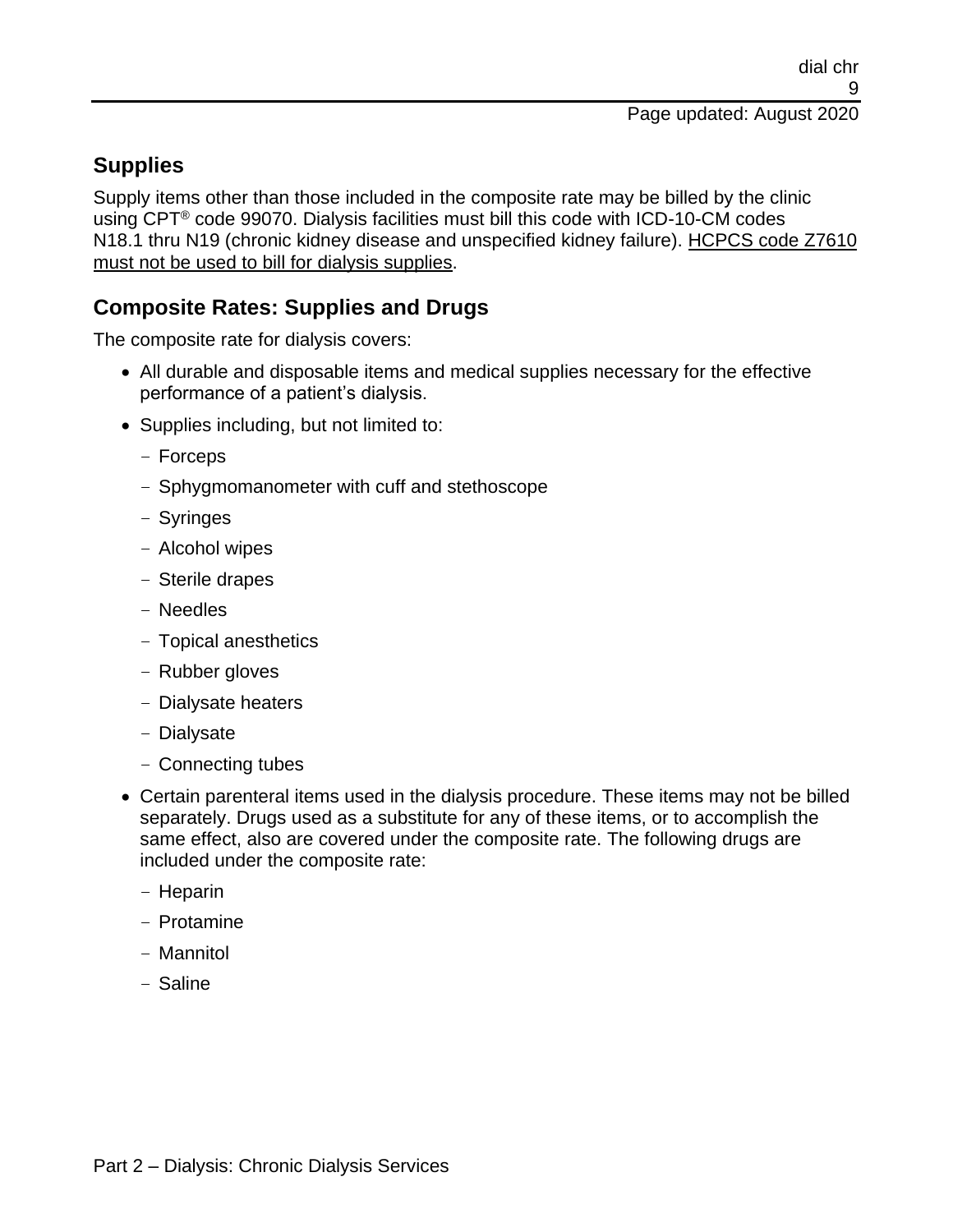#### Page updated: August 2020

- Pressor drugs
- Glucose
- Dextrose
- Antihistamines
- Antiarrhythmics
- Antihypertensives

### **Drugs Separately Billed**

Drugs that must be billed separately include antibiotics, anabolics, analgesics, tranquilizers, hematinics, muscle relaxants and sedatives.

### **Injections**

Separately reimbursable injections must be billed with the appropriate HCPCS injection code. (Refer to the Injections: Code List section of this manual.) If no specific injection code exists, use CPT codes 96372 (therapeutic, prophylactic or diagnostic injection [specify substance or drug]; subcutaneous or intramuscular]) or 96379 (unlisted therapeutic, prophylactic, or diagnostic intravenous or intra-arterial injection or infusion).

**Note**: CPT code 96379 requires an approved TAR for reimbursement.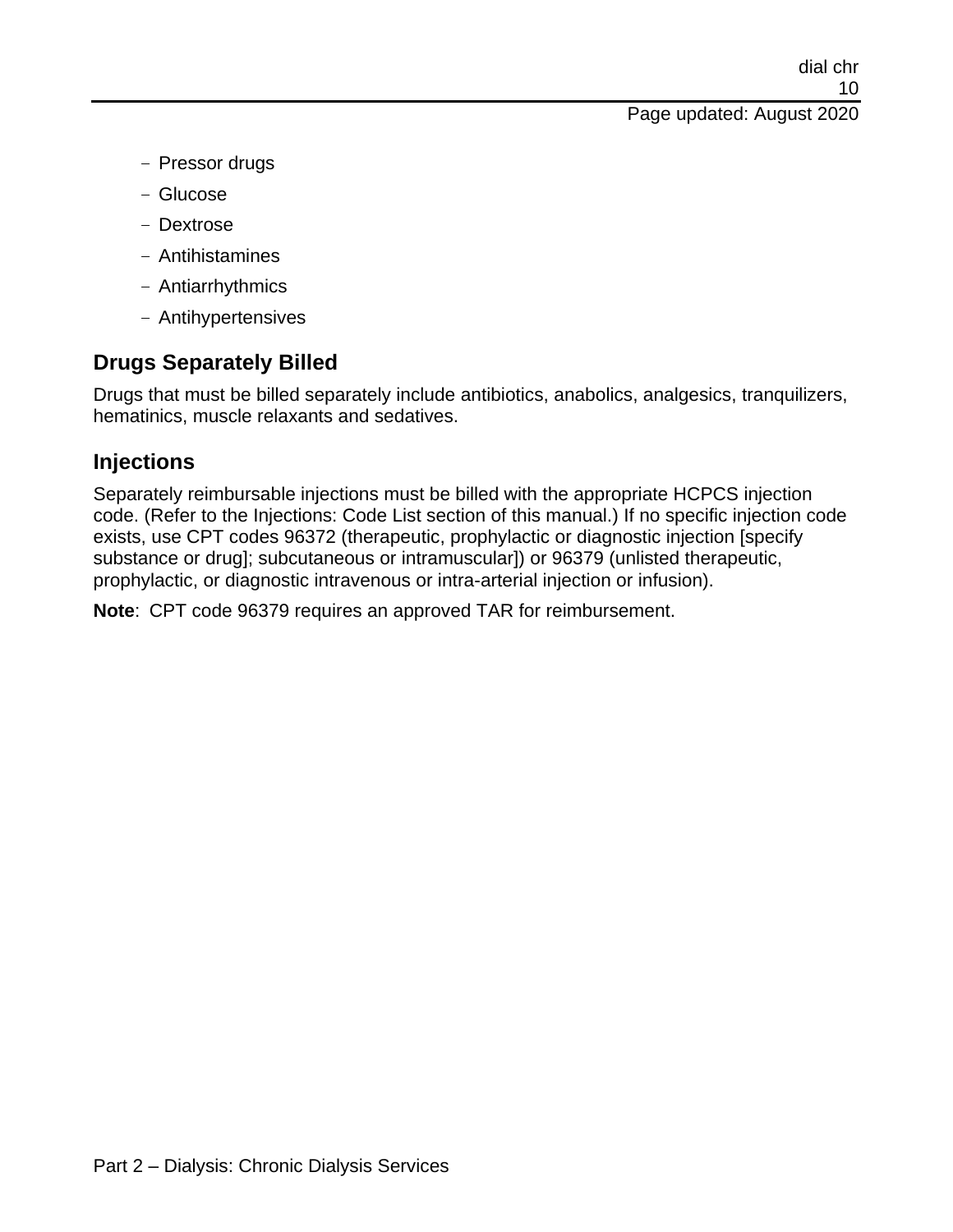### **Epoetin Alfa**

Epoetin alfa can be used to treat anemia due to:

- Chronic Kidney Disease (CKD) in patients on dialysis and not on dialysis.
- Anti-retroviral therapy in HIV-infected patients.
- The effects of myelosuppressive chemotherapy in patients with non-myeloid malignancies and upon initiation, there is a minimum of two additional months of planned chemotherapy.
- Reduction of allogeneic RBC transfusion in patients undergoing elective, noncardiac, nonvascular surgery.
- Myelodysplastic syndromes.

Refer to the *Injections: Drugs E-H Policy* section of this manual for more information.